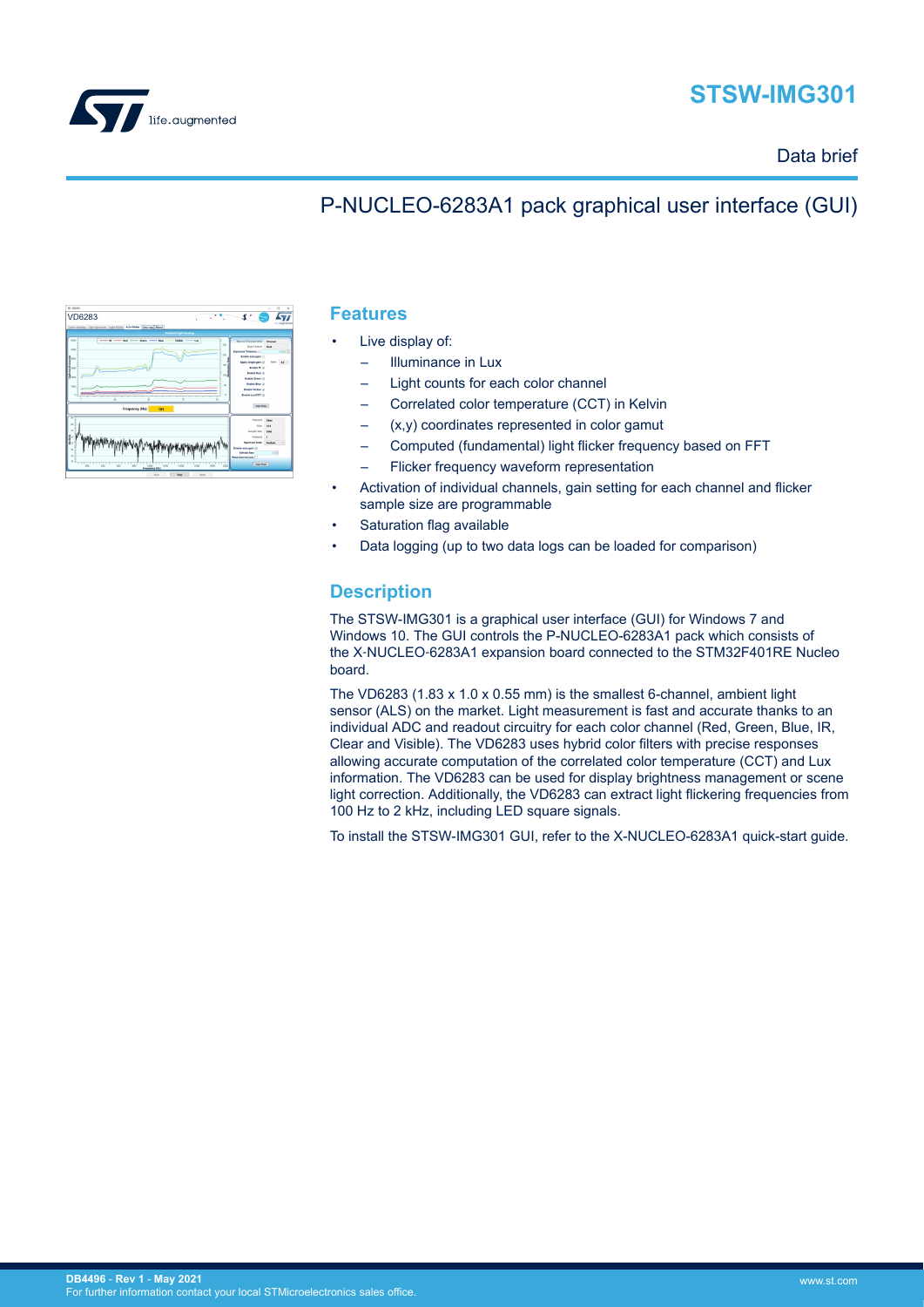# **Revision history**

#### **Table 1. Document revision history**

| <b>Date</b> | <b>Version</b> | <b>Changes</b>  |
|-------------|----------------|-----------------|
| 20-May-2021 |                | Initial release |